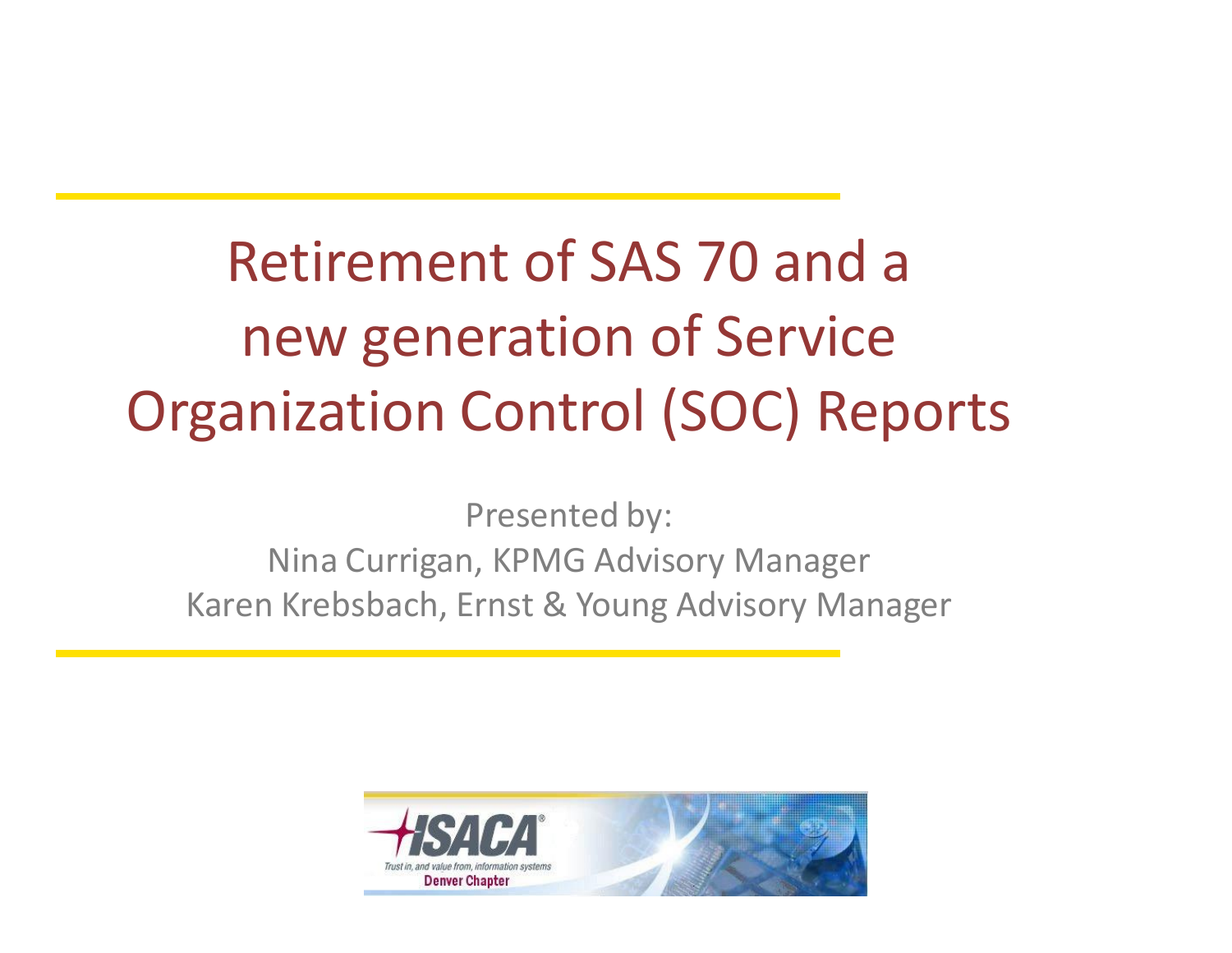### With you today



**Nina Currigan** Advisory Manager KPMG Denver, CO [ncurrigan@kpmg.com](mailto:ncurrigan@kpmg.com) 303-382-7808



#### **Karen Krebsbach**

Advisory Manager Ernst & Young Denver, CO [Karen.Krebsbach@ey.com](mailto:Karen.Krebsbach@ey.com) 720-931-4475

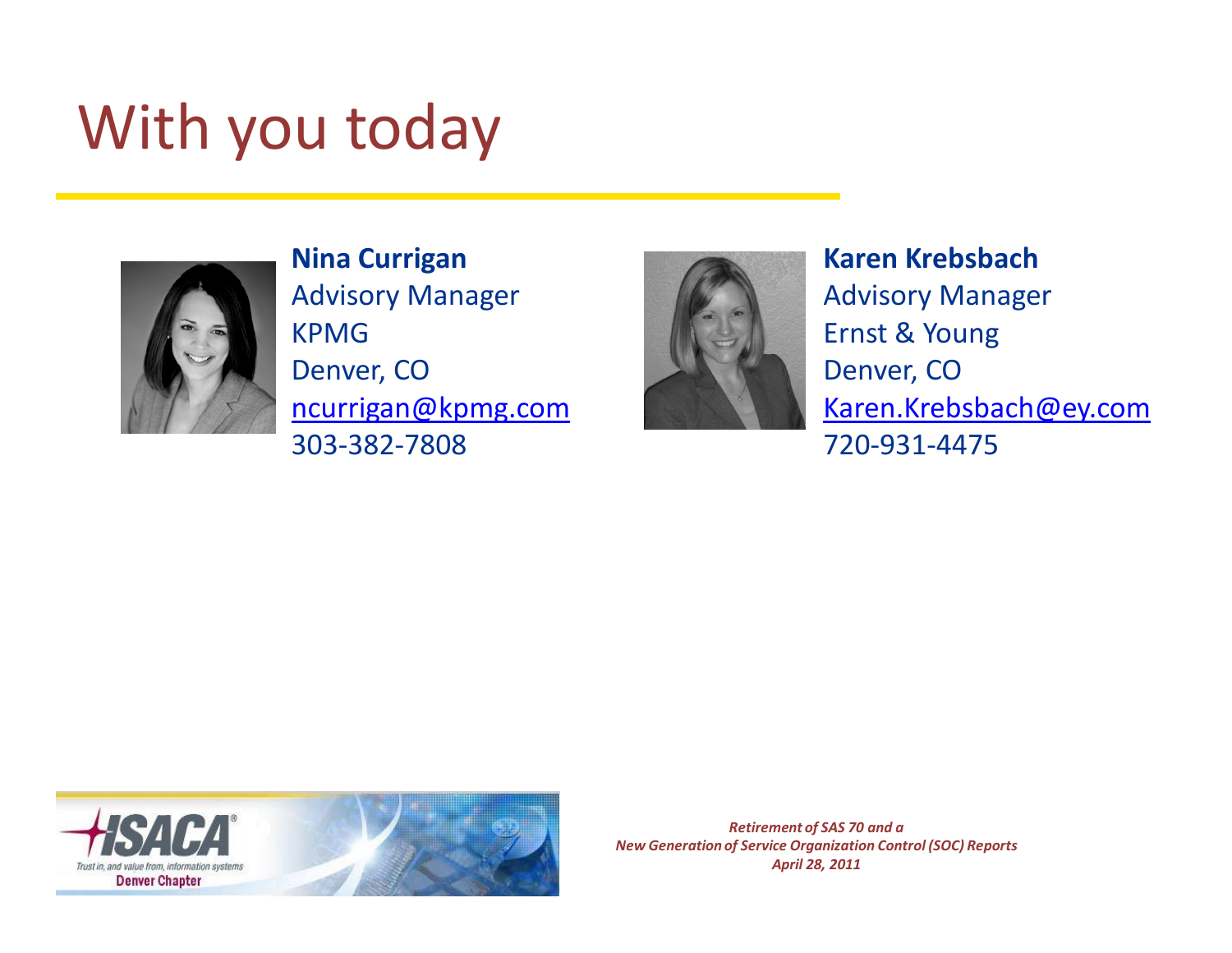## Agenda

- SAS 70 vs SSAE 16 / ISAE 3402
- Reporting Options
- Impact on Service Organizations
- Impact on User Entities
- Additional reporting options (SOC 2 and SOC 3)
- Resources
- Panel Discussion

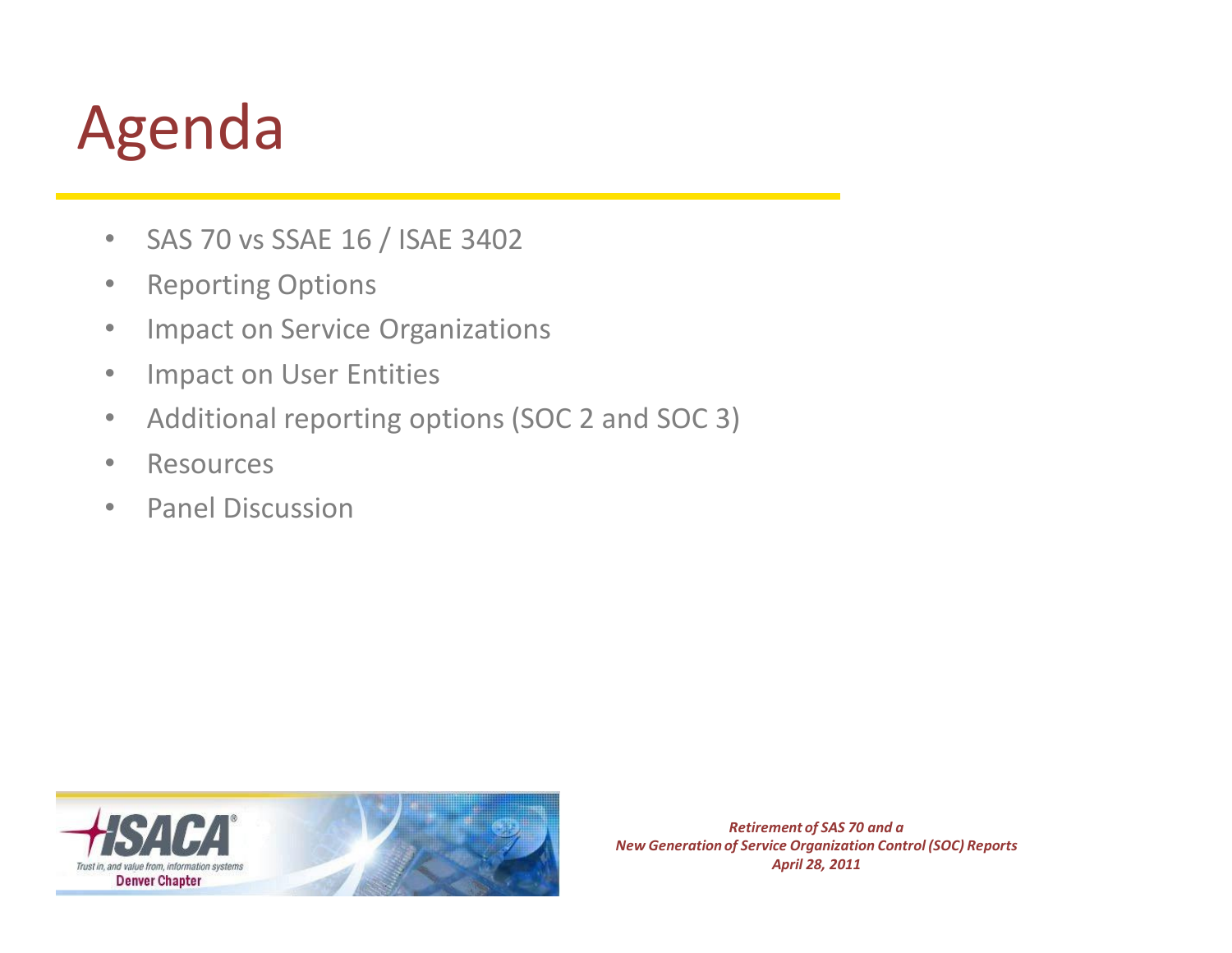### SAS 70 vs SSAE 16 / ISAE 3402

Historically vs Now



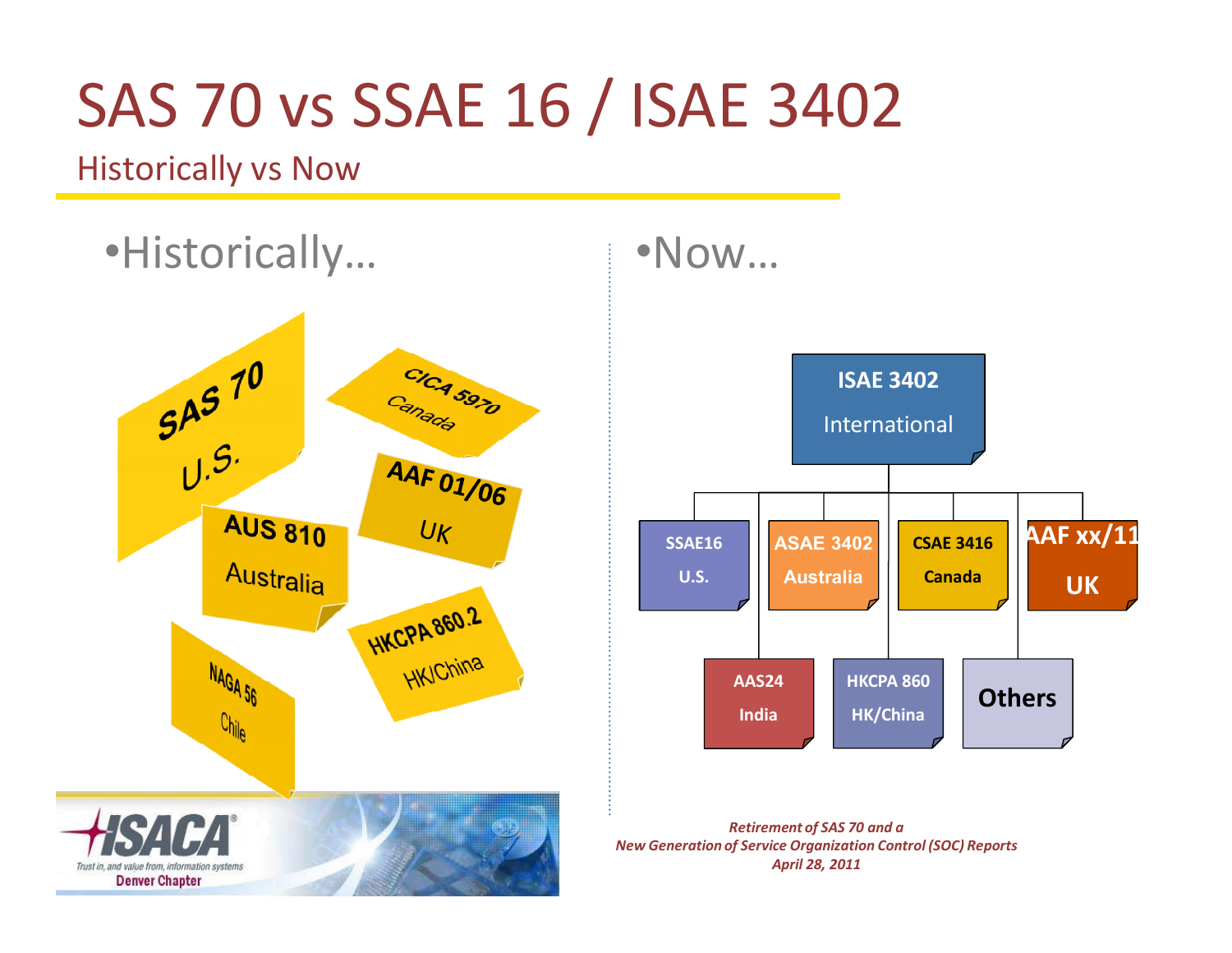## SAS 70 vs SSAE 16 / ISAE 3402

Key similarities and differences for Service Organizations

| <b>SAS 70</b>                                       | <b>SSAE 16 / ISAE 3402</b>                       |
|-----------------------------------------------------|--------------------------------------------------|
| <b>Audit Standard</b>                               | <b>Attestation Standard</b>                      |
| Management Representation required                  | Management Representation required               |
| <b>Management Assertion NOT required</b>            | <b>Management Assertion required</b>             |
| No Suitable Criteria Standard                       | Suitable Criteria Standard                       |
| <b>Three Opinions</b>                               | One Opinion                                      |
| Fairness of Presentation as of a point in<br>time   | Fairness of Presentation over a period           |
| Design as of a point in time                        | Design over a period                             |
| Operating Effectiveness over a period               | Operating Effectiveness over a period            |
| Auditor Requirements limited to testing             | <b>Auditor Requirements Expanded</b>             |
| No Requirement to disclose use of Internal<br>Audit | Requirement to disclose use of Internal<br>Audit |

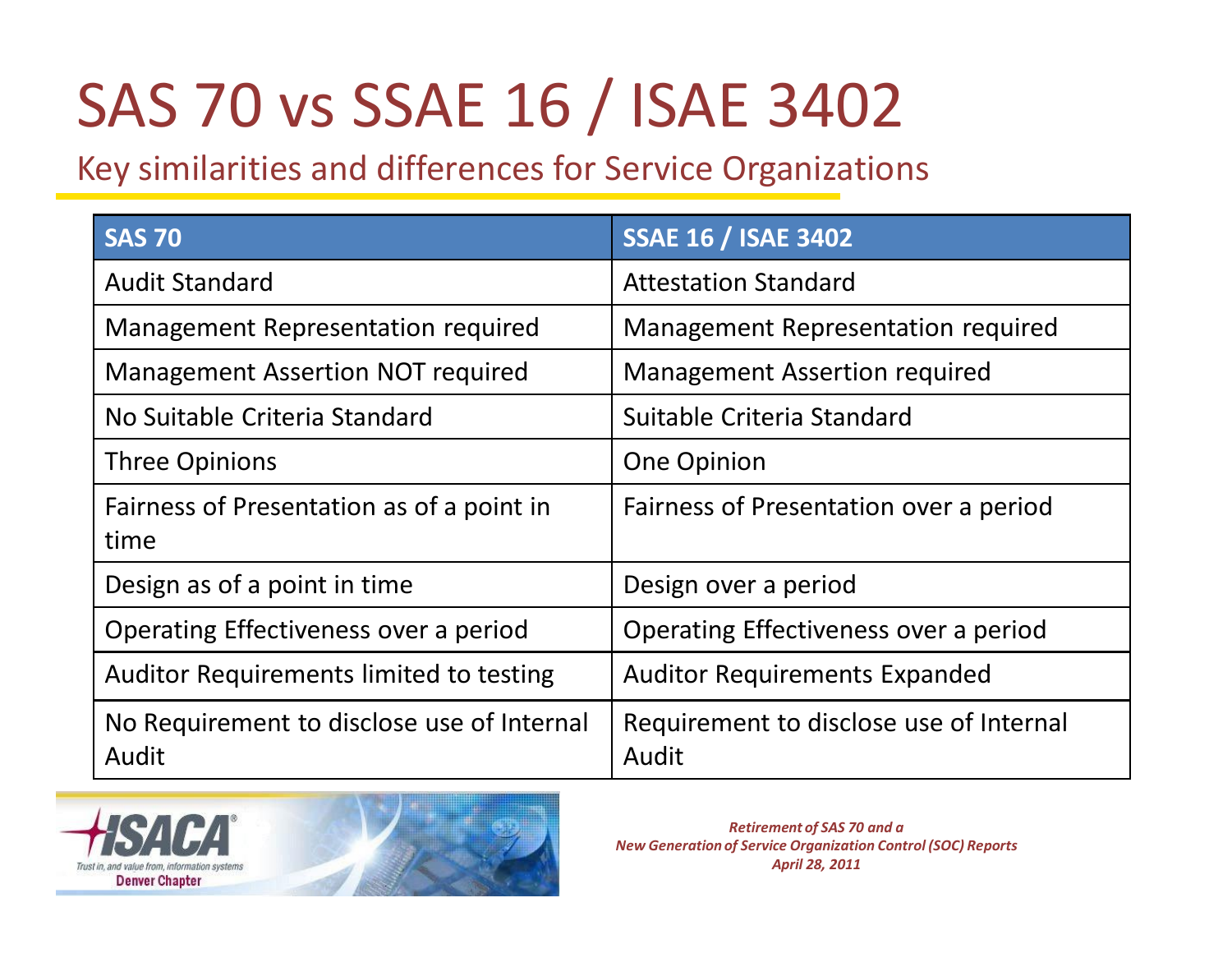## SAS 70 vs SSAE 16 / ISAE 3402

Key similarities and differences for Subservice Organizations

| <b>SAS 70</b>                            | <b>SSAE 16 / ISAE 3402</b>               |  |
|------------------------------------------|------------------------------------------|--|
| Carveout and inclusive reporting methods | Carveout and inclusive reporting methods |  |
| Inclusive method requirements            |                                          |  |
| Management Representation required       | Management Representation required       |  |
| <b>Management Assertion NOT required</b> | <b>Management Assertion required</b>     |  |
| Inclusion of COSO elements encouraged    | Inclusion of COSO elements required      |  |
| Interaction not required                 | Acknowledgement required                 |  |
| Auditor Requirements limited to testing  | <b>Auditor Requirements Expanded</b>     |  |

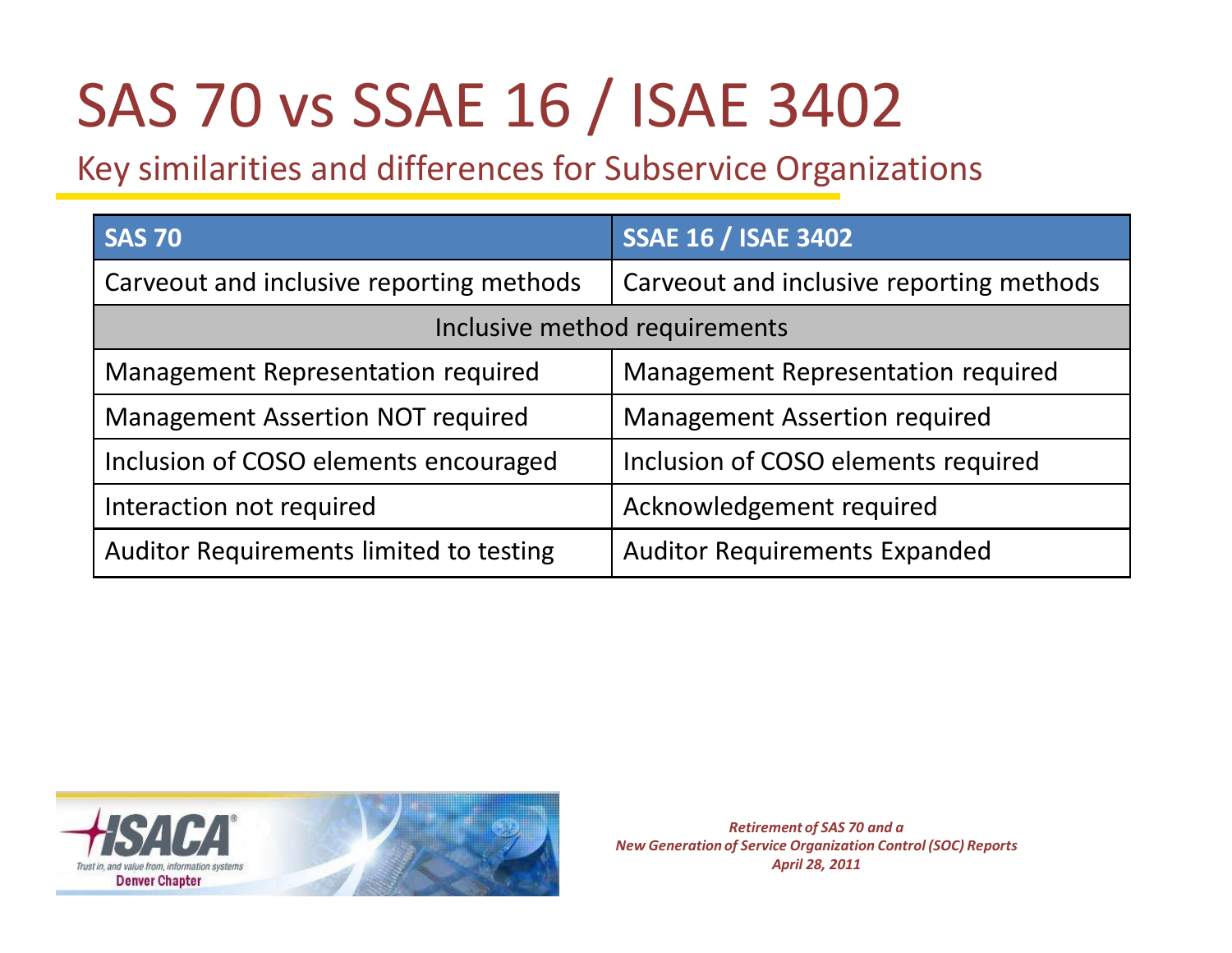## Reporting Options

- Consider the users of the report when determining the best reporting option
	- SSAE 16 only report
	- Combined SSAE 16 / ISAE 3402 report
- For other countries, rules may differ
	- Reporting under SSAE 16 may be permissible
	- Reporting under ISAE 3402 only may be permissible

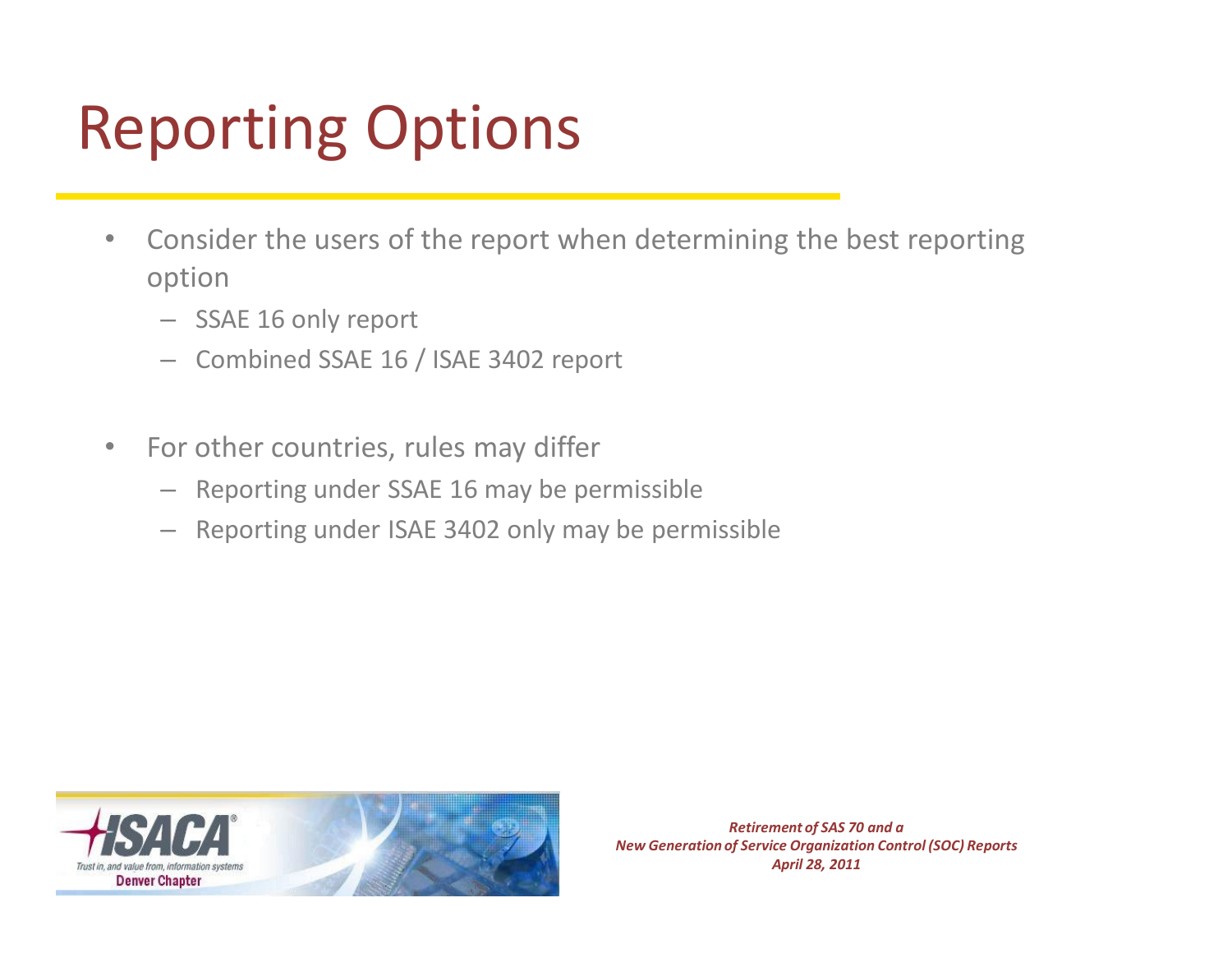- Management provides a written assertion for inclusion in the report [SSAE 16: 4]
- Management must have a reasonable basis for the assertion [SSAE 16: 9.c.ii]
- That reasonable basis must be based on Suitable Criteria [SSAE 16: 13]

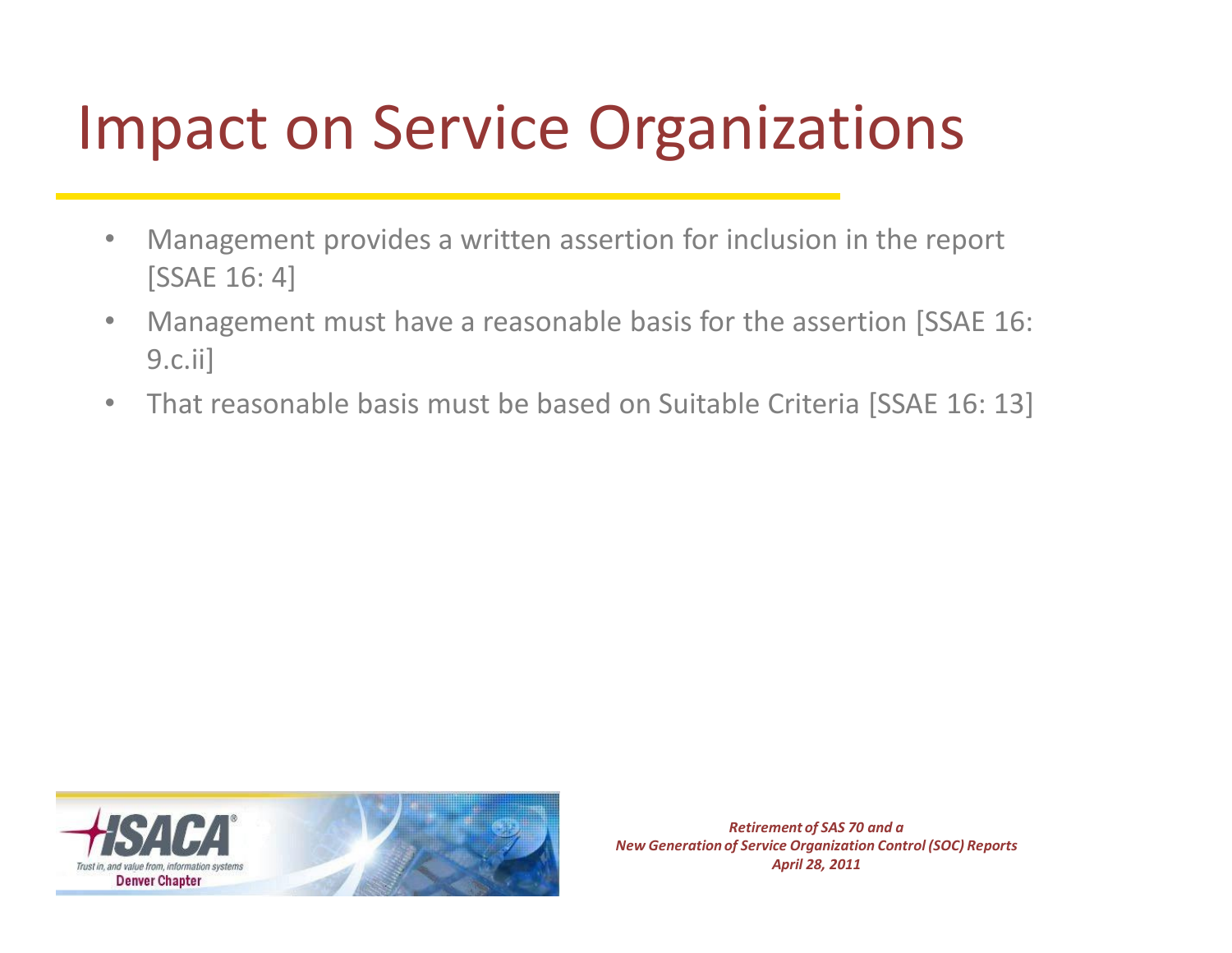#### Suitable Criteria – Fairness of Presentation

#### Does management's description include all of the following, where applicable:

•The types of services provided including, as appropriate, the classes of transactions processed.

•The procedures, within both automated and manual systems, by which services are provided, including as appropriate, procedures by which transactions are initiated, authorized, recorded, processed, corrected as necessary, and transferred to the reports and other information prepared for user entities.

•The related accounting records, whether electronic or manual, and supporting information involved in initiating, authorizing, recording, processing, and reporting transactions; this includes the correction of incorrect information and how information is transferred to the reports and other information prepared for user entities.

•How the service organization's system captures and addresses significant events and conditions other than transactions.

•The process used to prepare reports and other information for user entities.

•The specified control objectives and controls designed to achieve those objectives, including as applicable, complementary user entity controls contemplated in the design of the service organization's controls.

•Other aspects of the service organization's control environment, risk assessment process, information and communication systems (including the related business processes), control activities, and monitoring controls that are relevant to the services provided. (Ref: par. A17 and A24)

[SSAE 16: 14]

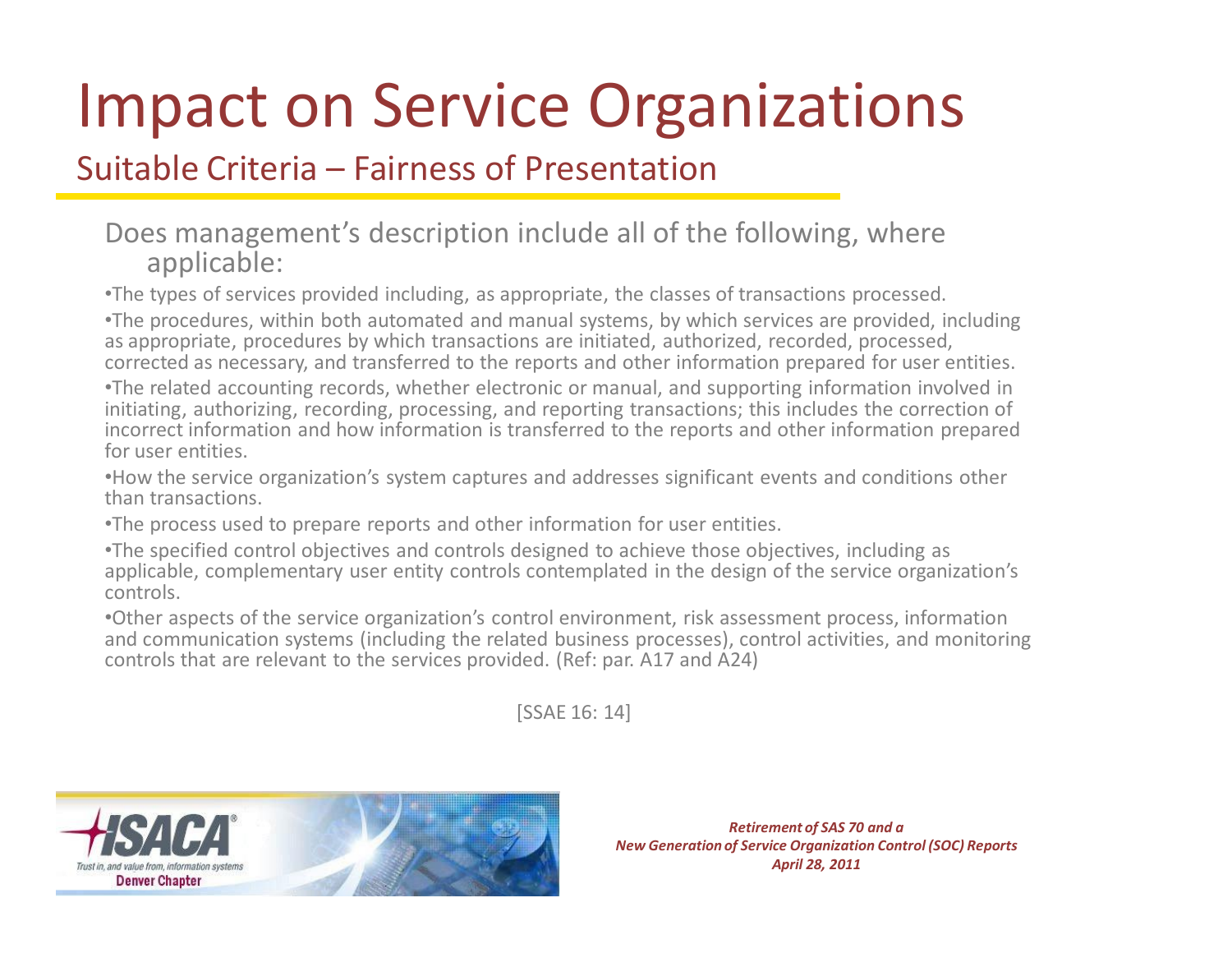#### Suitable Criteria – Fairness of Presentation

- Does management's description include relevant details of changes to the service organization's system during the period covered by the description?
- Does management's description not omit or distort information relevant to the service organization's system?

[SSAE 16: 14]

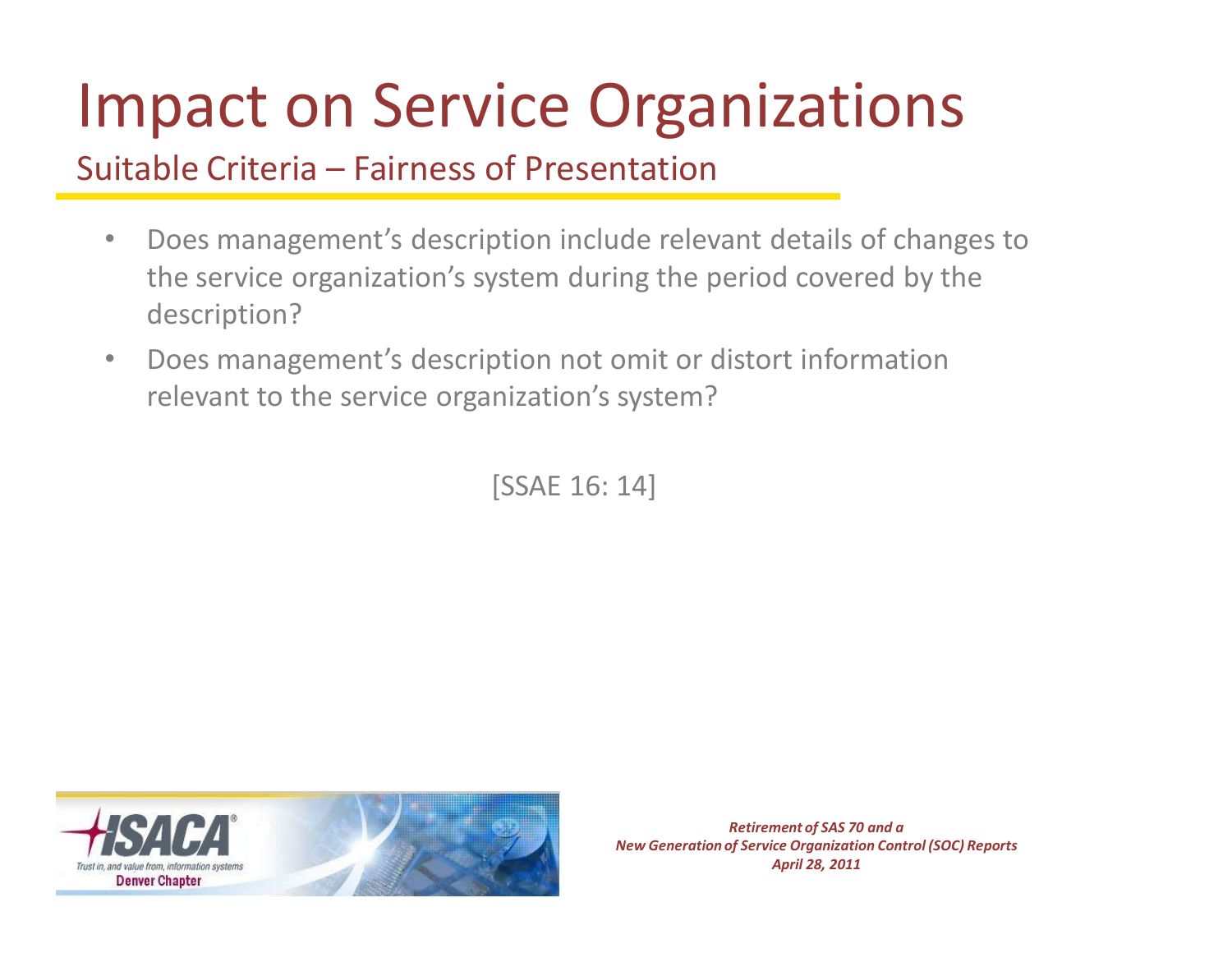Suitable Criteria – Design

Did management's criteria include the following:

- Identification of the risks that threaten the achievement of the control objectives stated in management's description of its system.
- Identification of controls in management's description of its system that would, if operating as described, provide reasonable assurance that those risks would not prevent the control objectives stated in the description from being achieved.

[SSAE 16: 15]

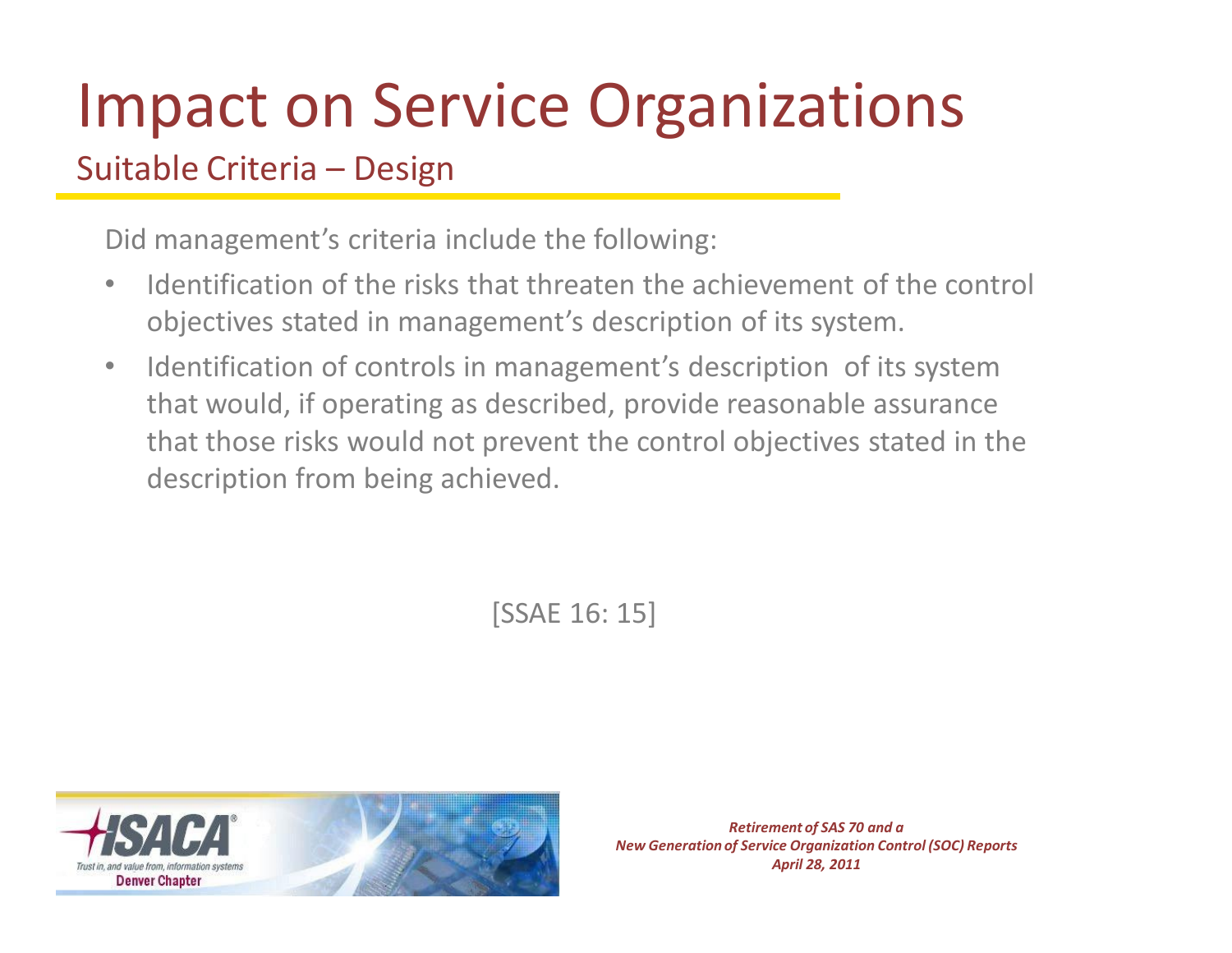### Suitable Criteria – Operating Effectiveness

Did management's criteria include the following:

- An evaluation of whether the controls were consistently applied as designed throughout the specified period
- An evaluation of whether manual controls were applied by individuals who have the appropriate competence and authority

[SSAE 16: 16]

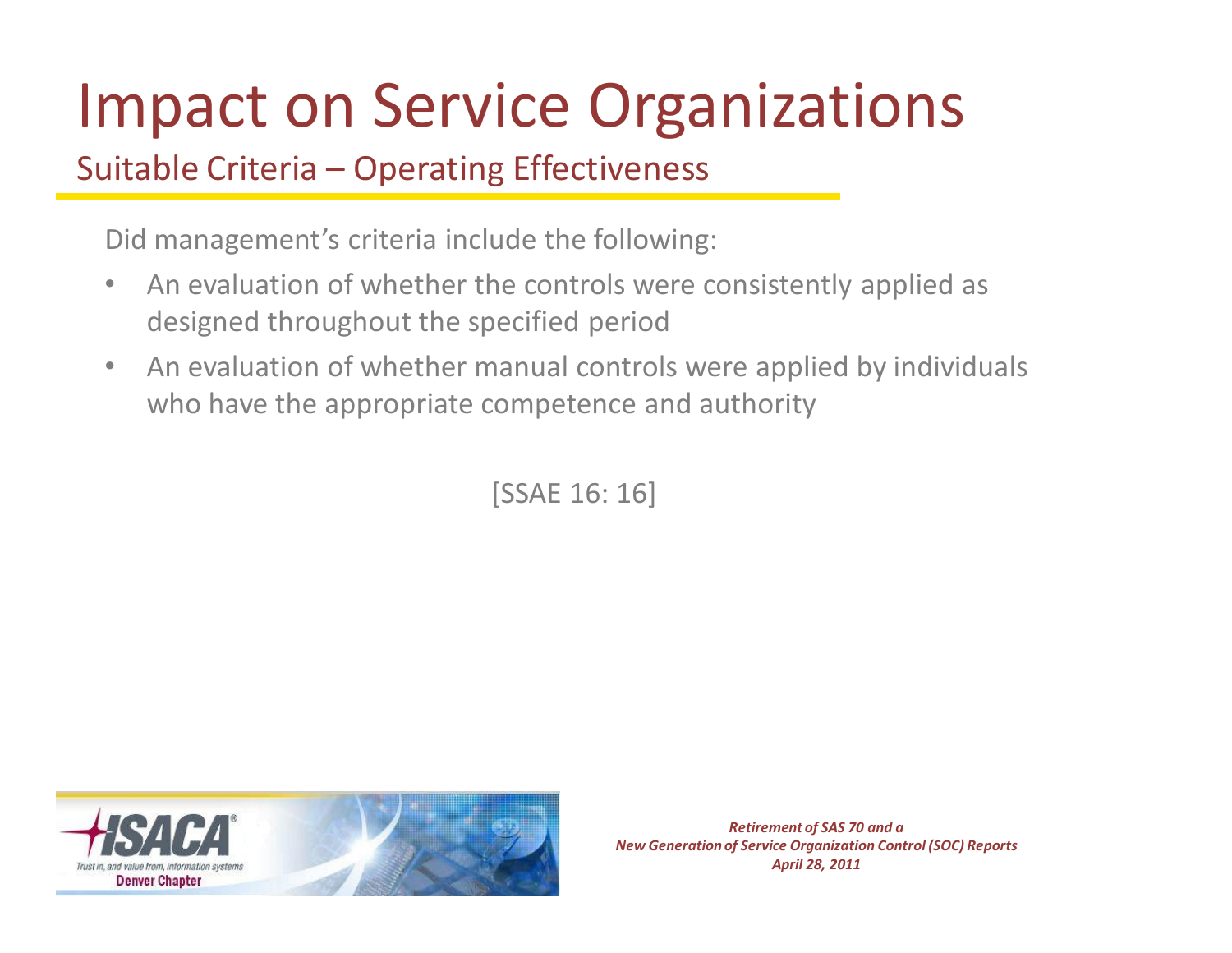### Impact on User Entities

- Timing of SSAE 16 Required for all reports with periods ending on or after June 15, 2011 (early adoption is permitted)
- Understanding management's assertion
- Understanding complementary user entity controls
- Understanding subservice organizations and reporting approach
	- Inclusive
	- Carve-out
- For the most part, users should expect control objectives, control activities and testing to be consistent with that of historical SAS 70
- Users may see changes in scope based on the service organizations reevaluation of risks, relevance of controls to financial reporting, etc.

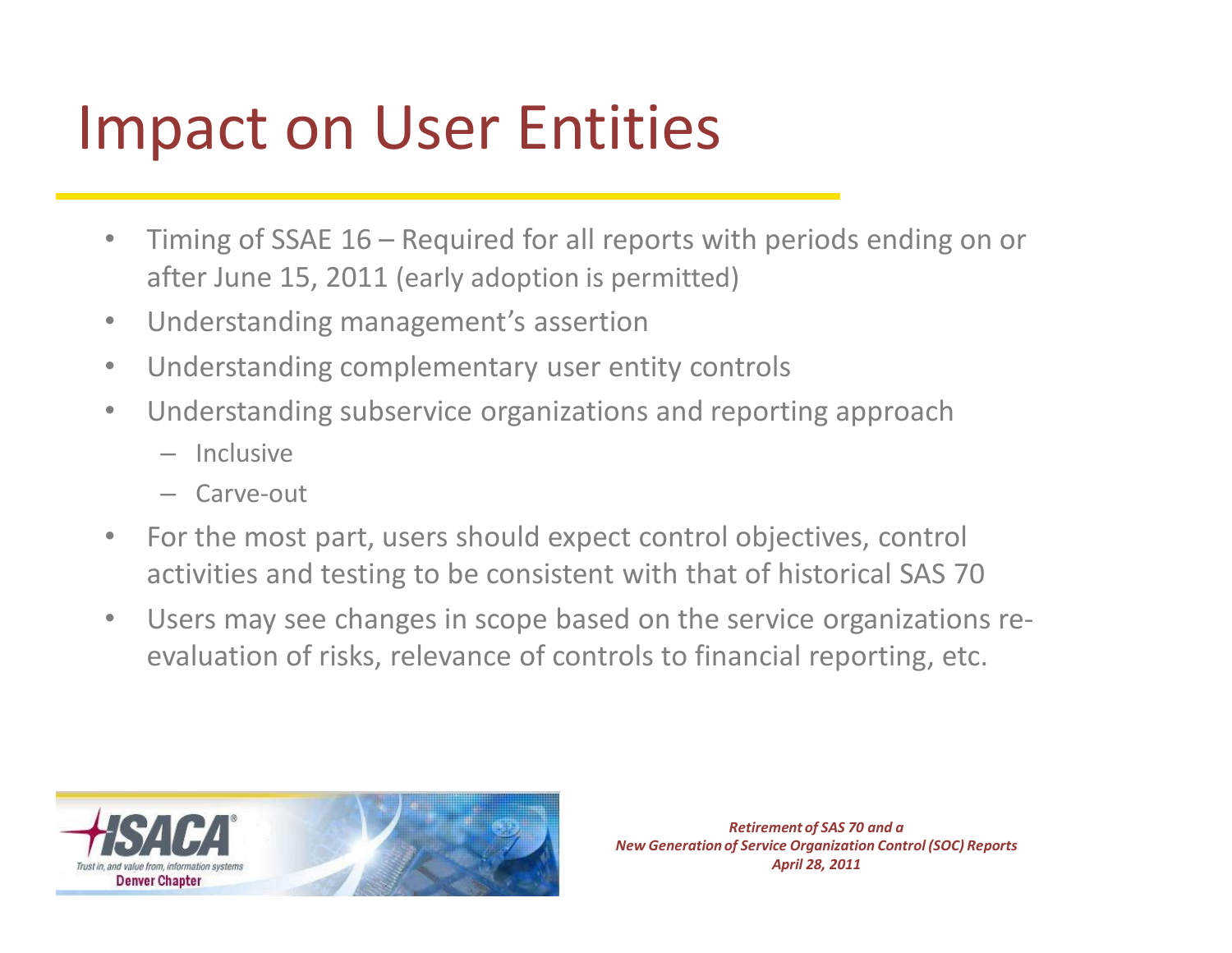## Impact on User Entities

#### How to Read a SOC 1 Report

- Review opinion
- Determine whether scope of the report is adequate
- Review complementary user entity controls
	- Determine key vs. non-key
	- Identify existing controls for key complementary user entity controls
	- Document analysis
- Review adequacy of testing by the Service Auditor
- Review exceptions and determine impact
- Consider reviewing in this order:
	- Section I
	- Section III
	- Section II
	- Section IV

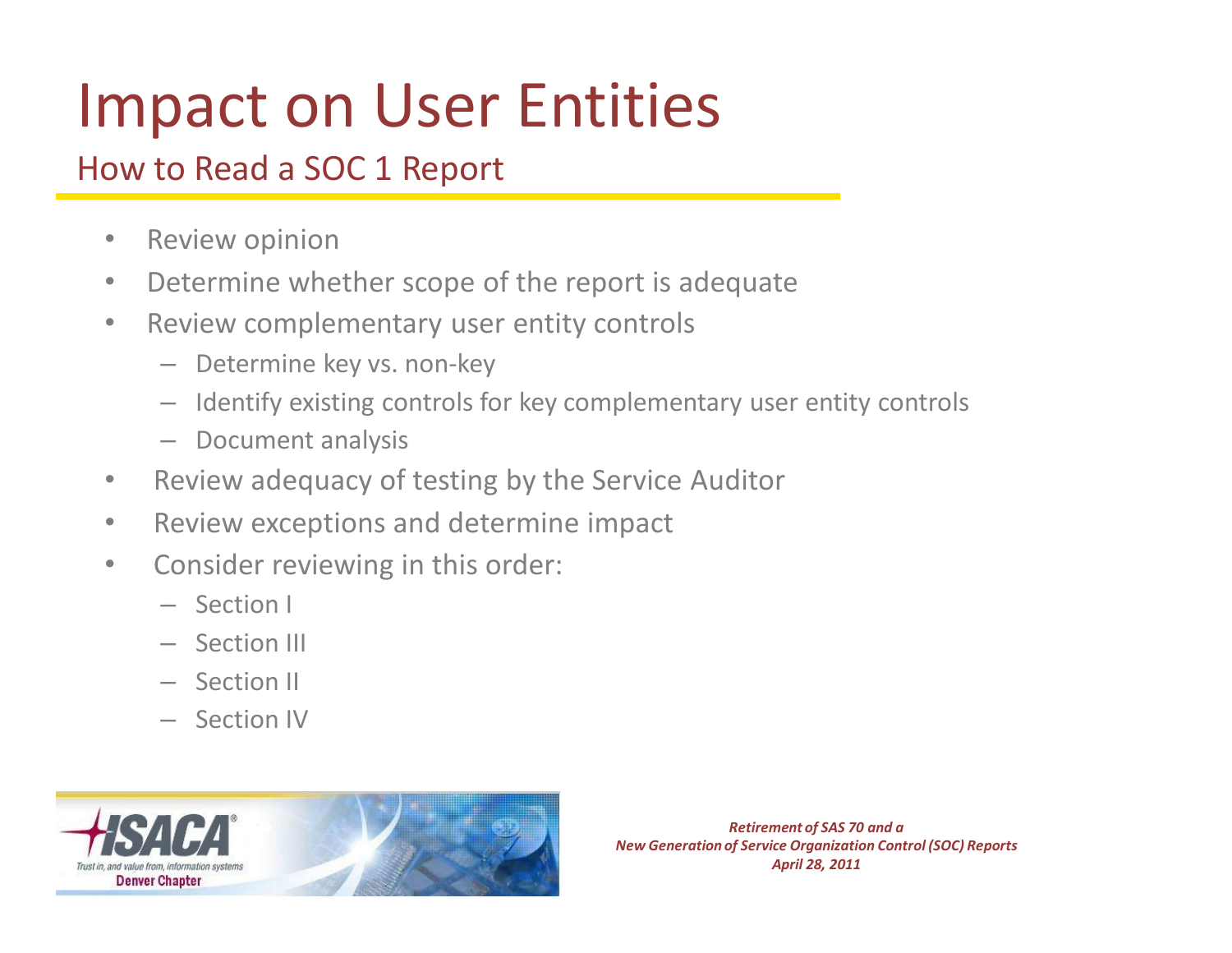#### Introducing the SOC reports

and value from information sys-**Denver Chapter** 



*April 28, 2011*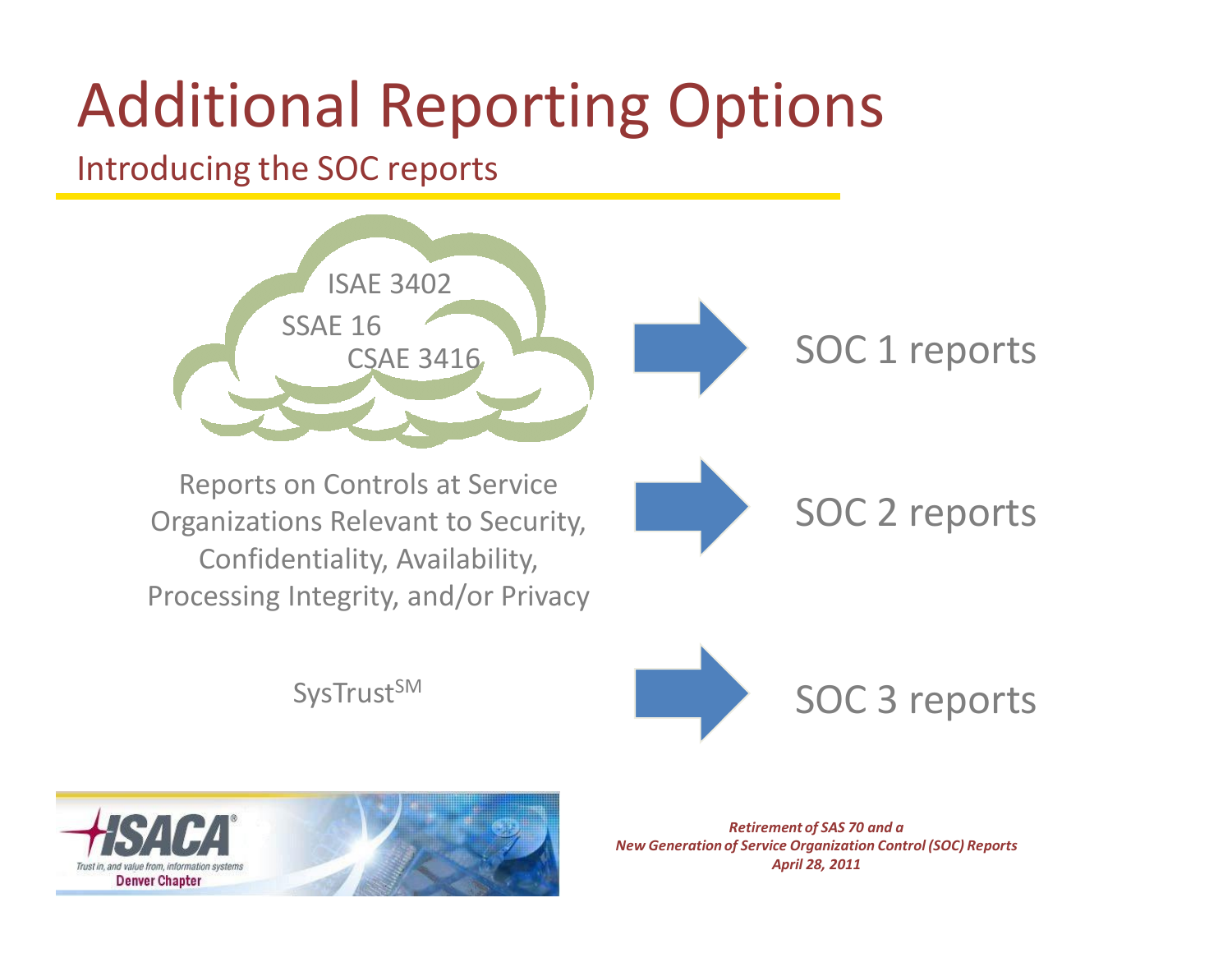### SOC 2 and SOC 3 reports

- Report subject matter includes areas of internal control outside of financial controls
	- Regulatory compliance (e.g., HIPAA)
	- Operational metrics
- Performed under AT Section 101 (Attest Engagements) of the attestation standards using the Trust Services Criteria
	- Security
	- Availability
	- Processing Integrity
	- Confidentiality
	- Privacy
- US created guidance; designed so it can also be used in other countries

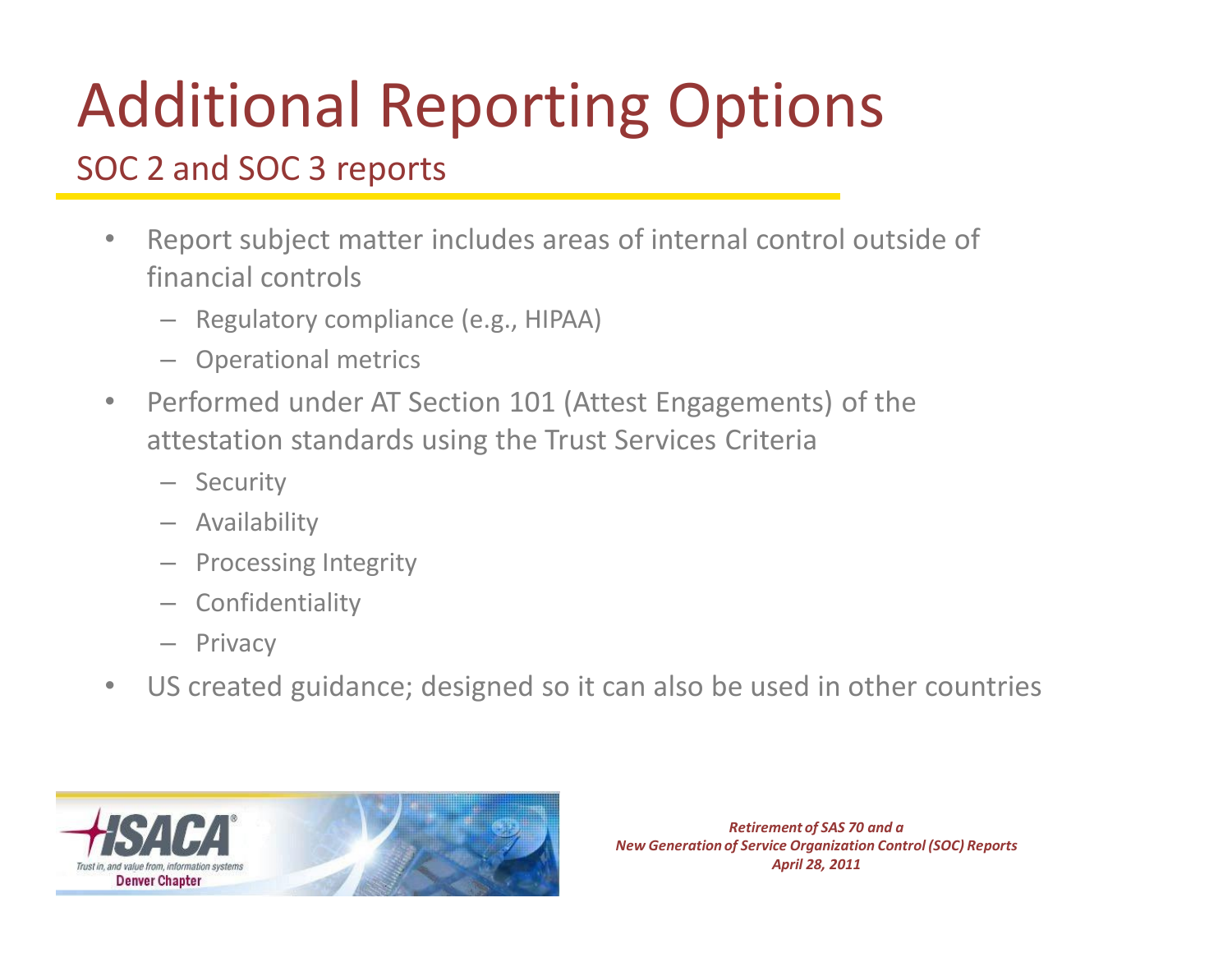#### Trust Services Principles

- Security the system is protected against unauthorized access (both physical and logical)
- Availability the system is available for operation and use as committed or agreed
- Processing Integrity system processing is complete, accurate, timely, and authorized
- Confidentiality information designated as confidential is protected as committed or agreed
- Privacy personal information is collected, used, retained, disclosed, and disposed of in conformity with the commitments in the entity's privacy notice and with criteria set forth in Generally Accepted Privacy Principles GAPP issued by the AICPA and Canadian Institute of Chartered **Accountants**

\*\* One or more of the principles can be selected for the report \*\*

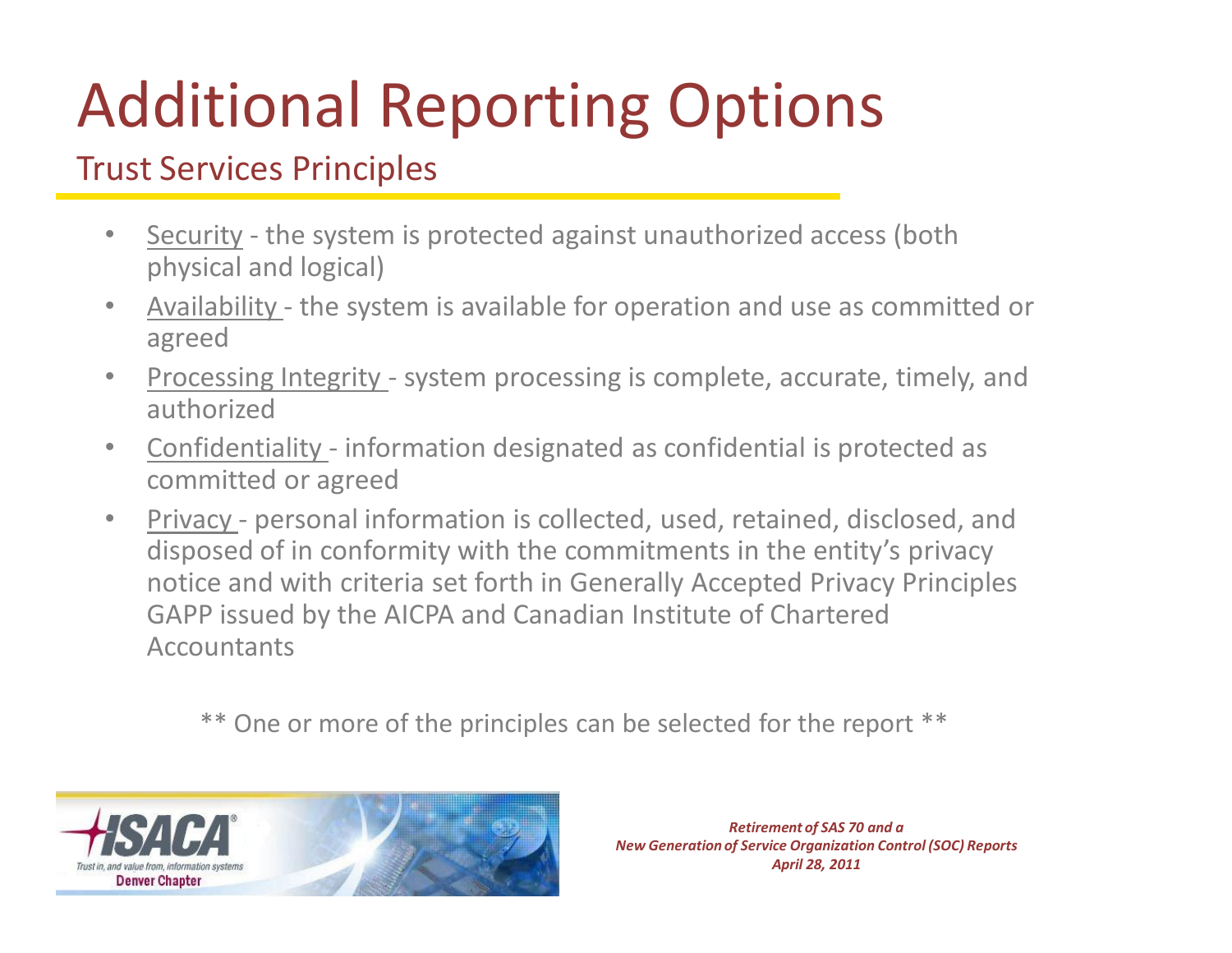#### Trust Services Principles and Criteria

Procedures to address the principles are divided into the following broad categories:

- **Policies**  policies relevant to the principle exist
- **Communications**  policies have been communicated to relevant parties
- **Procedures**  procedures are placed in operation to achieve the objectives defined in the policies
- **Monitoring**  the system is monitored and action is taken to maintain compliance with policies

The standard criterion for each principle are publicly available to readers of the report on AICPA site or in the report

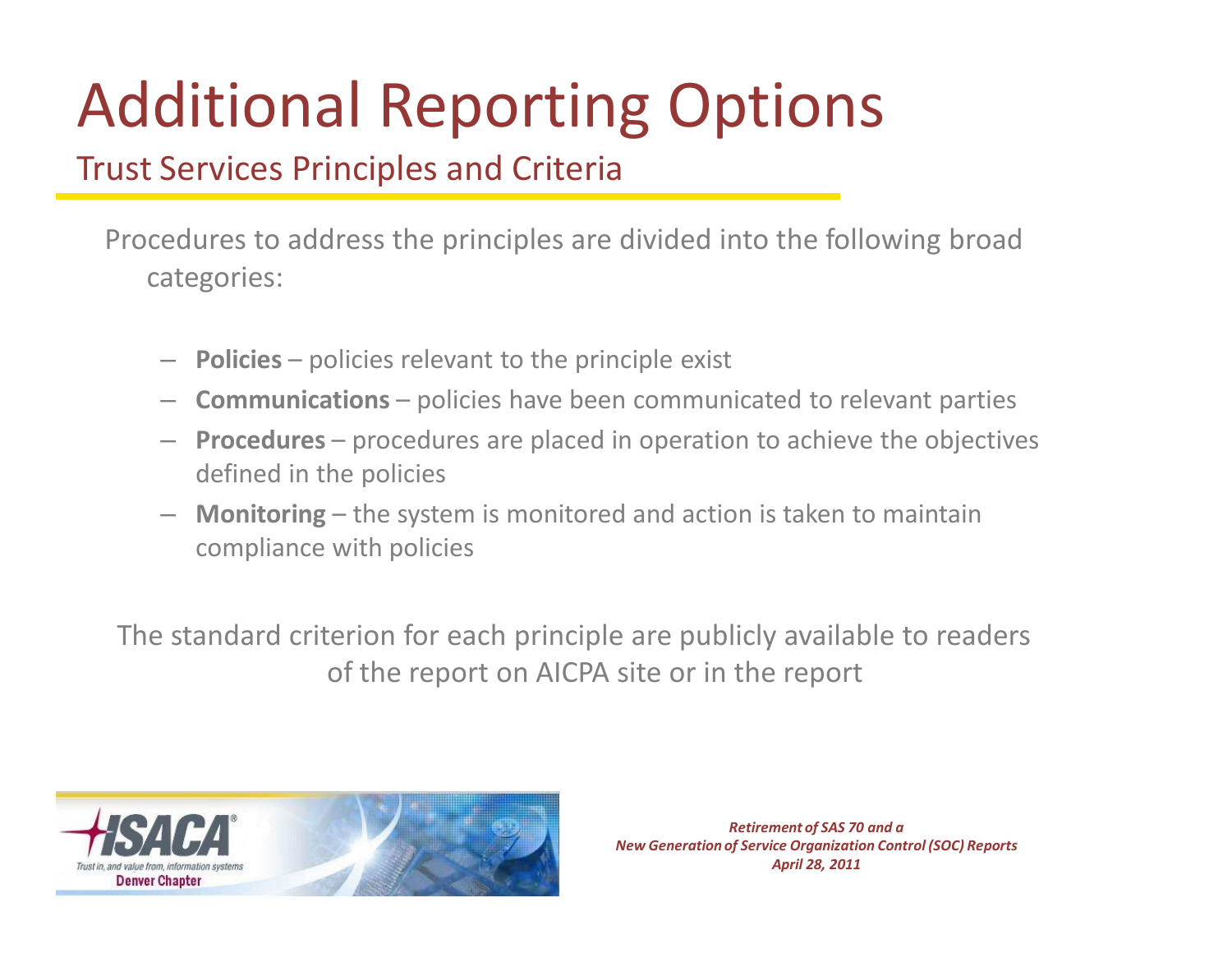### SOC 2 report

- Broader distribution in comparison to SOC 1: existing AND prospective customers, regulators, business partners
- Detailed report format similar to a SOC 1 with Type I or Type II options
- Opinion covers description of system, control design, and control operating effectiveness (for Type II)
- Should not be relied upon for financial statement audit support by user entities

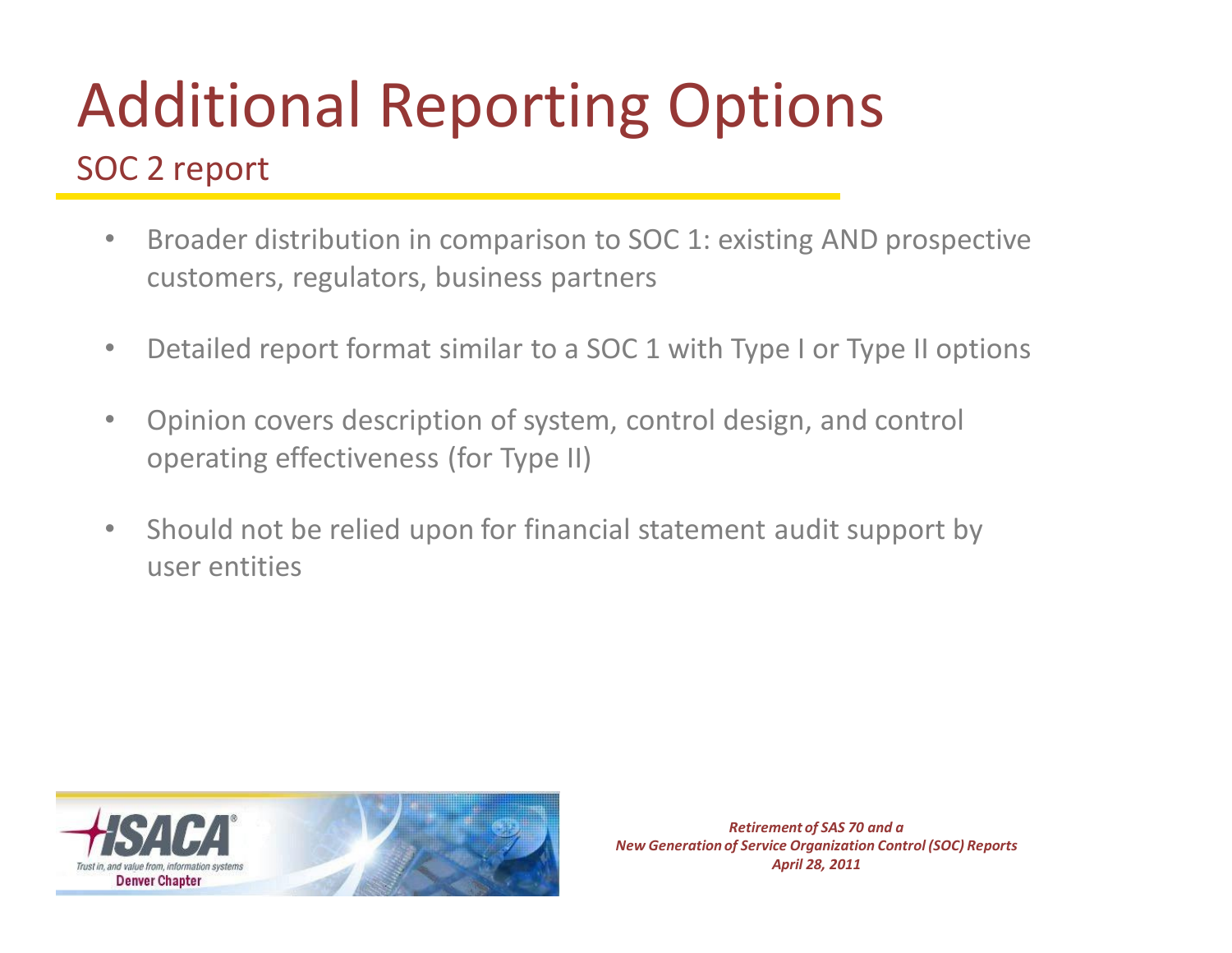### SOC 3 report

- Previous format was a SysTrust report
	- Updated seal for SOC 3



- Same subject matter as a SOC 2 report with key differences:
	- General use report
	- No description of tests and results
	- Opinion covers the management assertion or subject matter of the report (not the description of the system)
	- Seal may be posted on site including a link to the report (if unqualified)

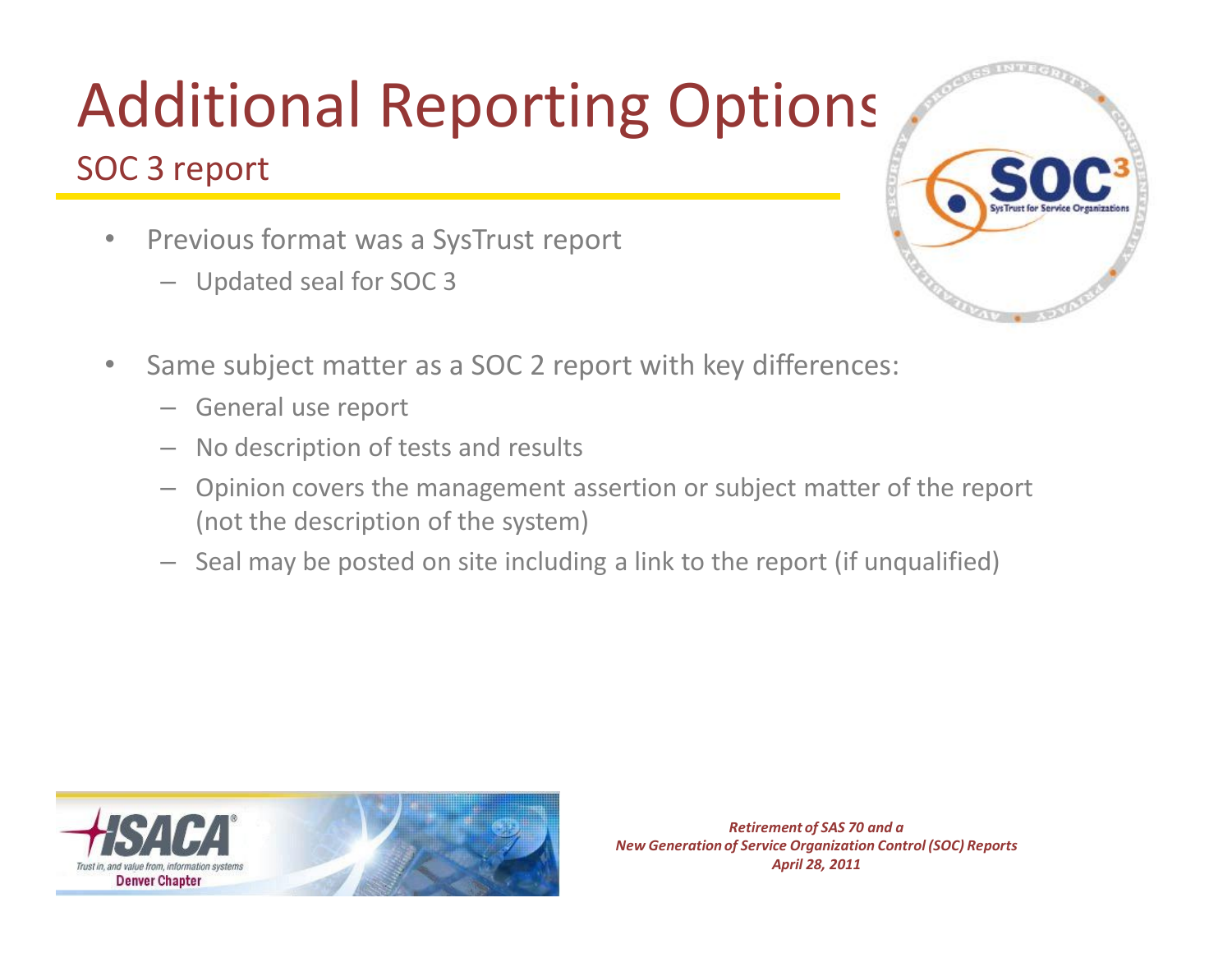Why SOC 2 / SOC 3 – user entity perspective

- Improve / enable customer oversight of the service organization
- Enhance customer vendor selection and management
- Regulatory or operational compliance
- If a SAS 70 was received in the past, who was relying on it? Will that subject matter be addressed in a SOC 1 considering the focus on financial reporting?

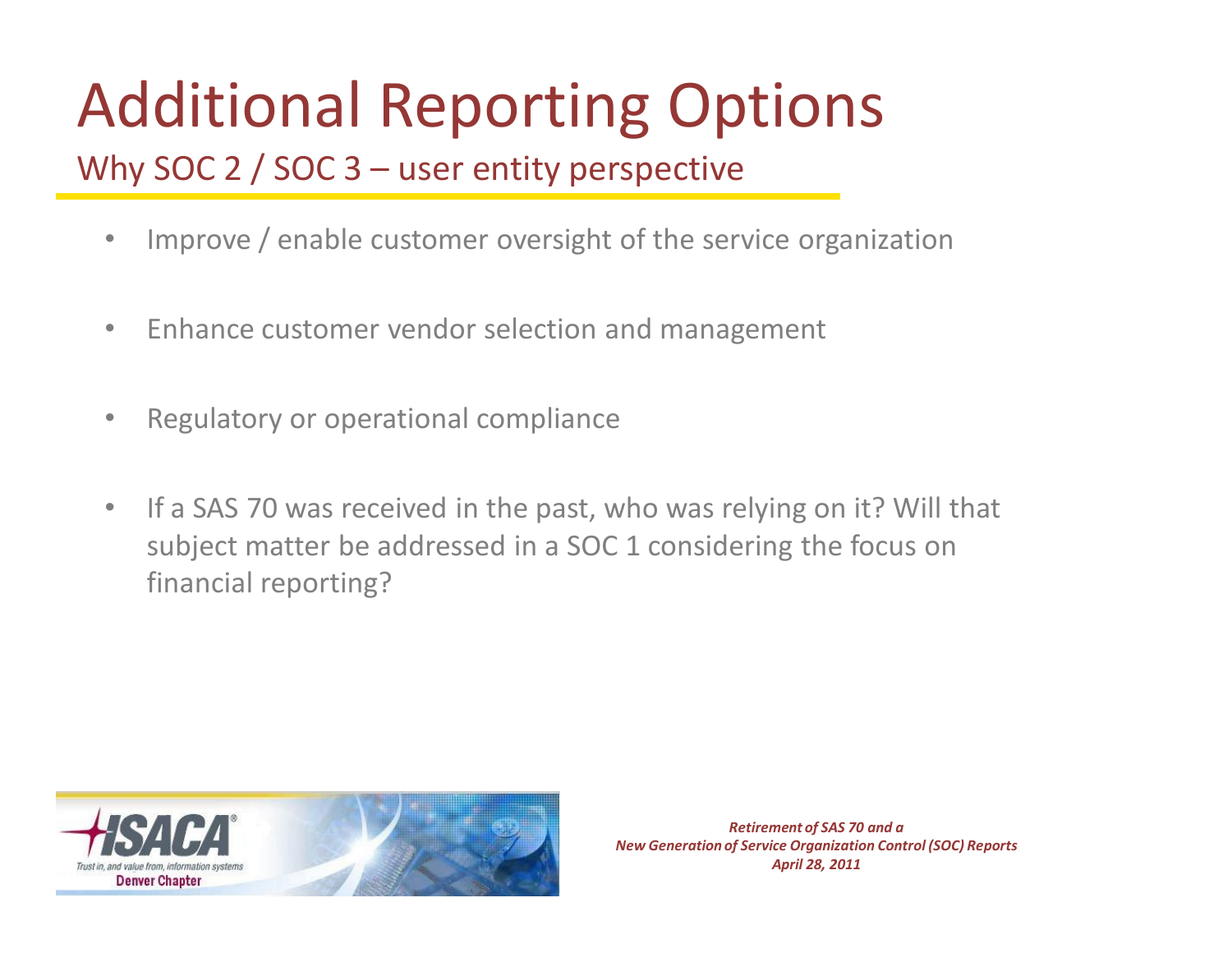Why SOC 2 / SOC 3 – service organization perspective

- Demonstrate compliance with requirements
- Marketing / competitive edge in RFP processes
- Reduce on-site audits or questionnaires
- Integral piece of the service package provided to customers

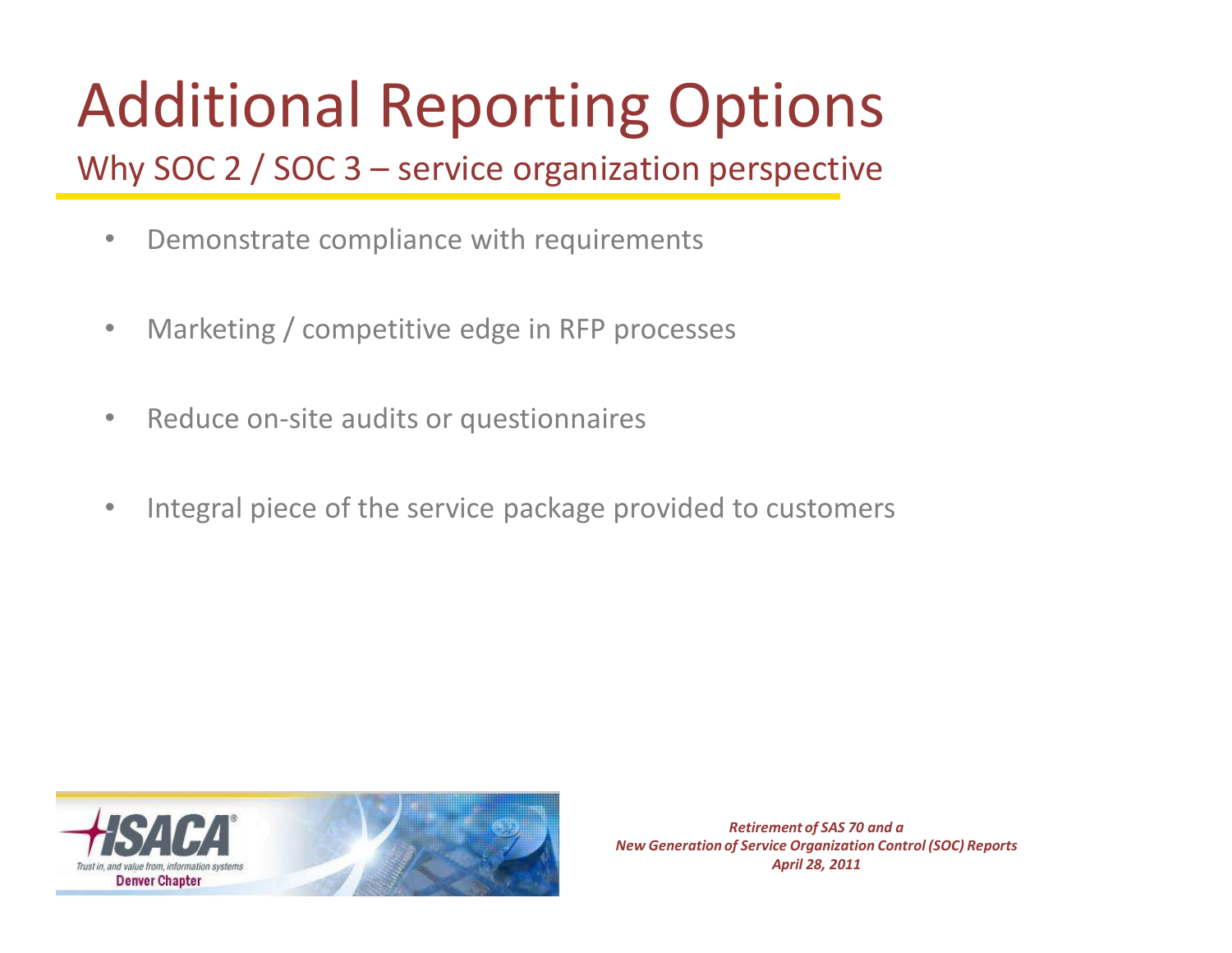### Comparing the options

| SOC <sub>1</sub>                                                                             | SOC 2 or SOC 3                                                                                          |
|----------------------------------------------------------------------------------------------|---------------------------------------------------------------------------------------------------------|
| Controls related to financial statements of<br>user entities                                 | Controls related to security, availability,<br>confidentiality, processing integrity, and/or<br>privacy |
| AICPA SSAE 16 standard / IAASB ISAE 3402<br>standard                                         | AICPA AT 101                                                                                            |
| Restricted use report (existing user entities<br>and their auditors only)                    | Wider distribution options (SOC 3 for<br>general / public use)                                          |
| Management identifies control objectives<br>and controls specific to the services<br>covered | Report is based upon the existing Trust<br><b>Services Principles and Criteria</b>                      |